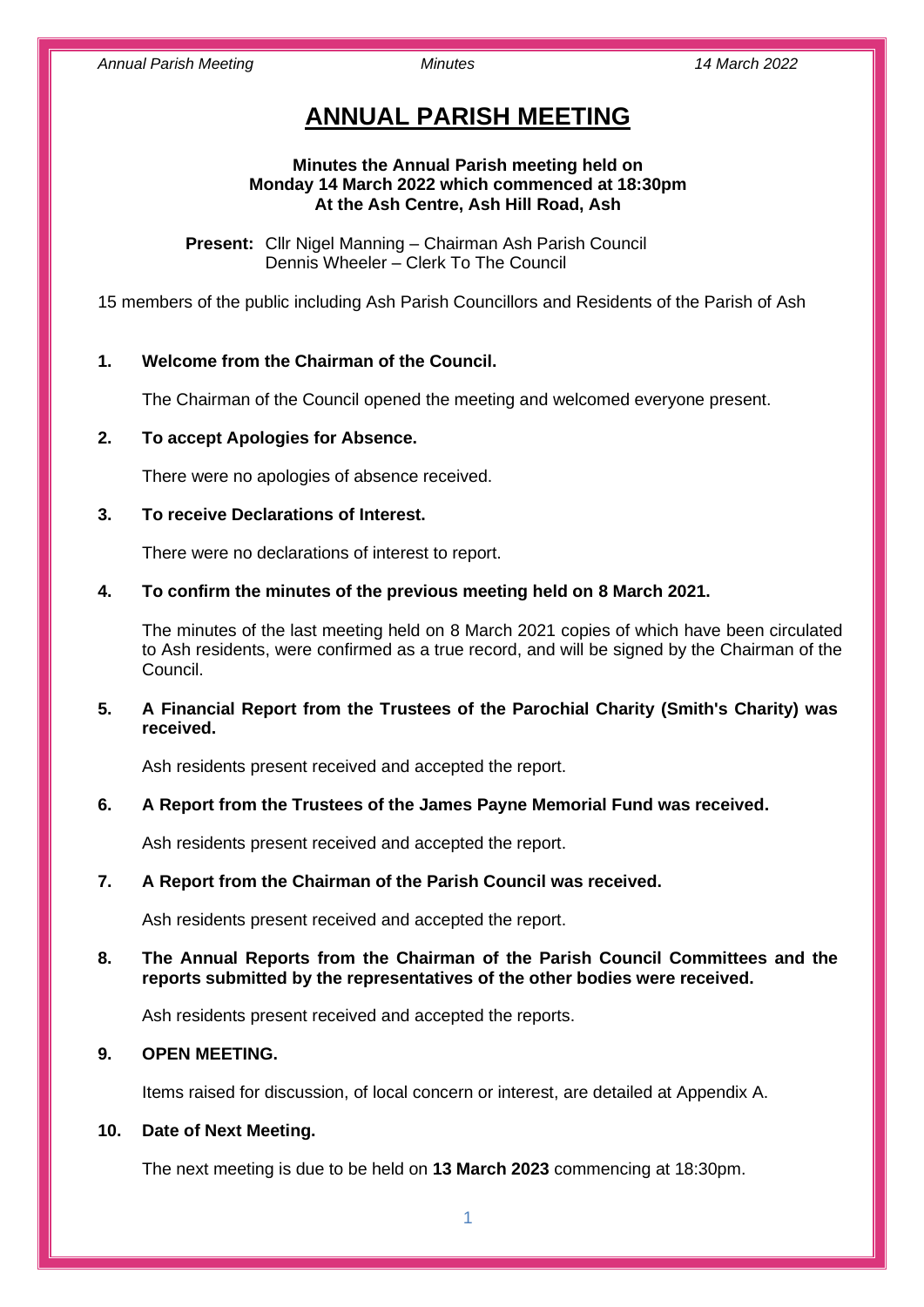*Annual Parish Meeting Minutes 14 March 2022*

*The meeting concluded at 19.10pm*

*Chairman \_\_\_\_\_\_\_\_\_\_\_\_\_\_\_\_\_\_\_\_\_\_\_\_\_\_*

*Date* **\_\_\_\_\_\_\_\_\_\_\_\_\_\_\_\_\_\_\_\_\_\_\_\_\_\_\_\_\_**

# **APPENDIX A**

# **Footpath tunnel on Shawfield Road needs cleaning, painting and lights repairing.**

The Chairman confirmed repairs to the lights are only carried out to what is broken at the time. Discussions are under way with Guildford Borough Council and Surrey County Council as to what/how the decoration should be completed as Ash Parish Council are happy to provide some funds for this but want to ensure the work is completed correctly.

# **Rubbish on the railway banks at Lakeside Road, Shawfield Road, Love Lane and Church Path (behind Winchester Road on the footpath to Old School Close).**

The Chairman confirmed the office staff would report the issues to Network Rail.

# **Several issues with the new footpath from the new Ash Lodge Park development to the old railway line. Parts of the path haven't been fully completed meaning they are muddy and difficult to walk on, one part is dangerous to cross as you are climbing up a bank and over a stream. Can the council contact the housing developers, Bewley to get these issues rectified?**

The deputy clerk of the council confirmed that notice had been received regarding repairs to this footpath and the information was on the APC website.

The Chairman confirmed he would need to look at the planning application to confirm what had been agreed before contacting Bewley directly.

# **Is there going to be a Health Centre on the new Ash Lodge development as per the plans as to date there is no signs of it being built? If it isn't built, then further houses could be built there instead.**

Surrey County Councillor, Matt Furness confirmed that Surrey Health are dealing with this and if The Bartlett Group were not interested then it would be offered to a different practice.

## **The streetlights 6,8,9 and 10 by the Dover garage are day burning.**

The Chairman confirmed the office staff would report this on Surrey County Council's website.

## **There are several potholes in Chester Road.**

The Chairman advised that full details would need to be supplied for them to be reported on Surrey County Council's website.

## **Why were The Street Team refused funds from Christmas Fantasia?**

The Chairman confirmed that the funds raised from Christmas Fantasia had already been allocated to Phyllis Tuckwell.

# **When will the rubbish on the A331 from Aldershot junction to Farnborough be cleared?**

Surrey County Councillor, Matt Furness confirmed that Hampshire County Council were responsible for this part of the road.